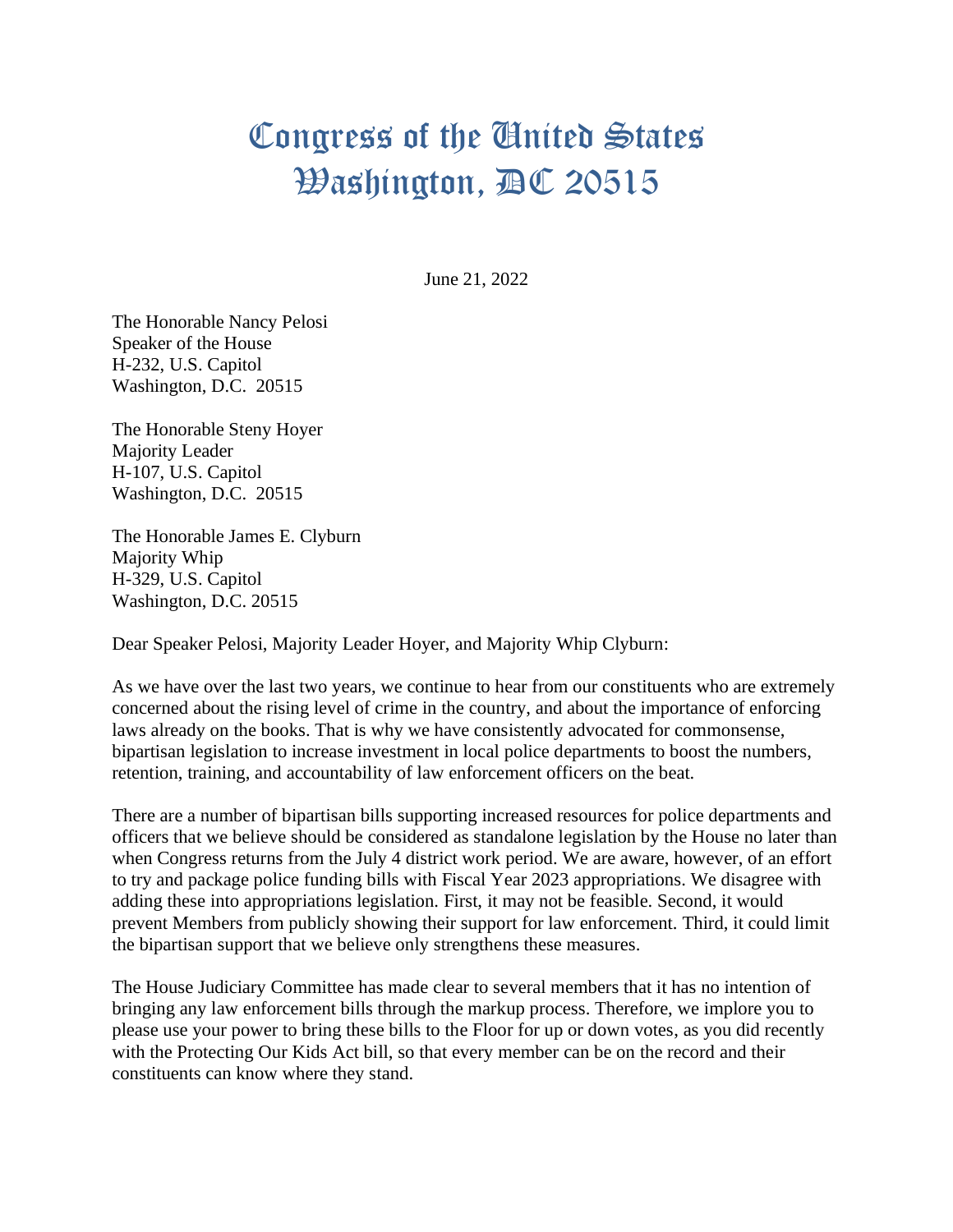To that end, we are asking that leadership commit to bringing the following pieces of legislation to the Floor immediately after the July 4 recess, and to bring them as standalone bills:

- H.R. 6448, Reps. Josh Gottheimer and Rutherford's "Invest to Protect Act" (D-53, R-23). ○ Passed unanimously by the Senate Judiciary Committee.
- H.R. 6375, Reps. Tom Rice and Abigail Spanberger's "COPS on the Beat Program Reauthorization and Parity Act" (D-30, R-24).
- H.R. 1368, Reps. Katie Porter and Michelle Steel's "Mental Health Justice Act" (D-126), R-1).
- H.R. 7826, Rep. Dean Philips' "Pathways to Policing Act" (D-4, R-5).

\_\_\_\_\_\_\_\_\_\_\_\_\_\_\_\_\_ \_\_\_\_\_\_\_\_\_\_\_\_\_\_\_\_\_\_

Members should have the opportunity to show our constituents that we are addressing crime in our communities. We are also asking that you please meet with us next week to discuss the need to invest in law enforcement to make our communities safer from criminals. Thank you.

Sincerely,

\_\_\_\_\_\_\_\_\_\_\_\_\_\_\_\_\_ \_\_\_\_\_\_\_\_\_\_\_\_\_\_\_\_\_\_ **Josh Gottheimer** Katie Porter Member of Congress Member of Congress

Dean Phillips **Abigail Spanberger** Member of Congress Member of Congress

Kato Porter

Strigml AD Sprenterze

\_\_\_\_\_\_/s\_\_\_\_\_\_\_\_\_\_ \_\_\_\_\_\_\_\_/s\_\_\_\_\_\_\_\_\_ Susie Lee Tom O'Halleran

Member of Congress Member of Congress

 $\frac{1}{s}$   $\frac{1}{s}$   $\frac{1}{s}$   $\frac{1}{s}$   $\frac{1}{s}$   $\frac{1}{s}$   $\frac{1}{s}$   $\frac{1}{s}$   $\frac{1}{s}$   $\frac{1}{s}$   $\frac{1}{s}$   $\frac{1}{s}$   $\frac{1}{s}$   $\frac{1}{s}$   $\frac{1}{s}$   $\frac{1}{s}$   $\frac{1}{s}$   $\frac{1}{s}$   $\frac{1}{s}$   $\frac{1}{s}$   $\frac{1}{s}$   $\frac{1}{s}$ 

Daniel T. Kildee Tom Suozzi Member of Congress Member of Congress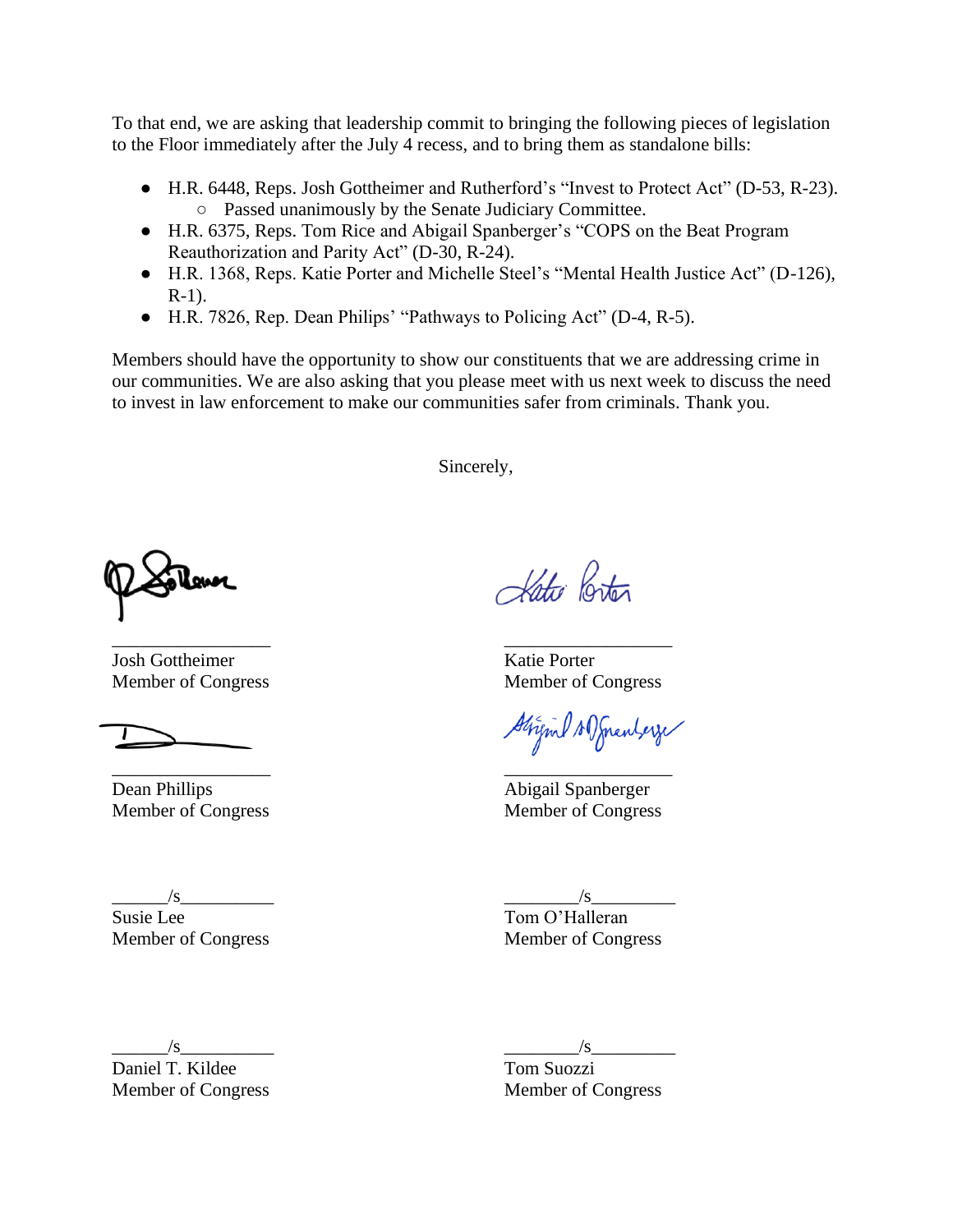Member of Congress

Angie Craig Ed Case<br>
Member of Congress Ed Case<br>
Member of Congress

 $\frac{1}{s}$   $\frac{1}{s}$   $\frac{1}{s}$   $\frac{1}{s}$   $\frac{1}{s}$   $\frac{1}{s}$   $\frac{1}{s}$   $\frac{1}{s}$   $\frac{1}{s}$   $\frac{1}{s}$   $\frac{1}{s}$   $\frac{1}{s}$   $\frac{1}{s}$   $\frac{1}{s}$   $\frac{1}{s}$   $\frac{1}{s}$   $\frac{1}{s}$   $\frac{1}{s}$   $\frac{1}{s}$   $\frac{1}{s}$   $\frac{1}{s}$   $\frac{1}{s}$  Jared Golden Jimmy Panetta<br>
Member of Congress Member of Congress

 $\frac{1}{s}$   $\frac{1}{s}$   $\frac{1}{s}$   $\frac{1}{s}$   $\frac{1}{s}$   $\frac{1}{s}$   $\frac{1}{s}$   $\frac{1}{s}$   $\frac{1}{s}$   $\frac{1}{s}$   $\frac{1}{s}$   $\frac{1}{s}$   $\frac{1}{s}$   $\frac{1}{s}$   $\frac{1}{s}$   $\frac{1}{s}$   $\frac{1}{s}$   $\frac{1}{s}$   $\frac{1}{s}$   $\frac{1}{s}$   $\frac{1}{s}$   $\frac{1}{s}$ 

Member of Congress

 $\frac{1}{s}$   $\frac{1}{s}$   $\frac{1}{s}$   $\frac{1}{s}$   $\frac{1}{s}$   $\frac{1}{s}$   $\frac{1}{s}$   $\frac{1}{s}$   $\frac{1}{s}$   $\frac{1}{s}$   $\frac{1}{s}$   $\frac{1}{s}$   $\frac{1}{s}$   $\frac{1}{s}$   $\frac{1}{s}$   $\frac{1}{s}$   $\frac{1}{s}$   $\frac{1}{s}$   $\frac{1}{s}$   $\frac{1}{s}$   $\frac{1}{s}$   $\frac{1}{s}$  Mikie Sherrill<br>
Members of Congress<br>
Member of Congress<br>
Member of Congress Members of Congress

\_\_\_\_\_\_/s\_\_\_\_\_\_\_\_\_\_ \_\_\_\_\_\_\_\_/s\_\_\_\_\_\_\_\_\_ Tom Malinowski Kurt Schrader

Member of Congress Member of Congress

Member of Congress

 $\frac{\text{w}}{\text{Mike Levin}}$   $\frac{\text{w}}{\text{Susan Wild}}$ Mike Levin<br>
Member of Congress<br>
Member of Congress<br>
Member of Congress

Chris Pappas<br>Member of Congress

 $\frac{\sqrt{s}}{\text{Chris Pappas}}$   $\frac{\sqrt{s}}{\text{Cindy Axne}}$ Member of Congress

 $\frac{\sqrt{s}}{\text{Elissa Slotkin}}$ Member of Congress Member of Congress

 $\begin{array}{c}\n\sqrt{s} \\
\hline\n\text{Salud Carbajal}\n\end{array}$